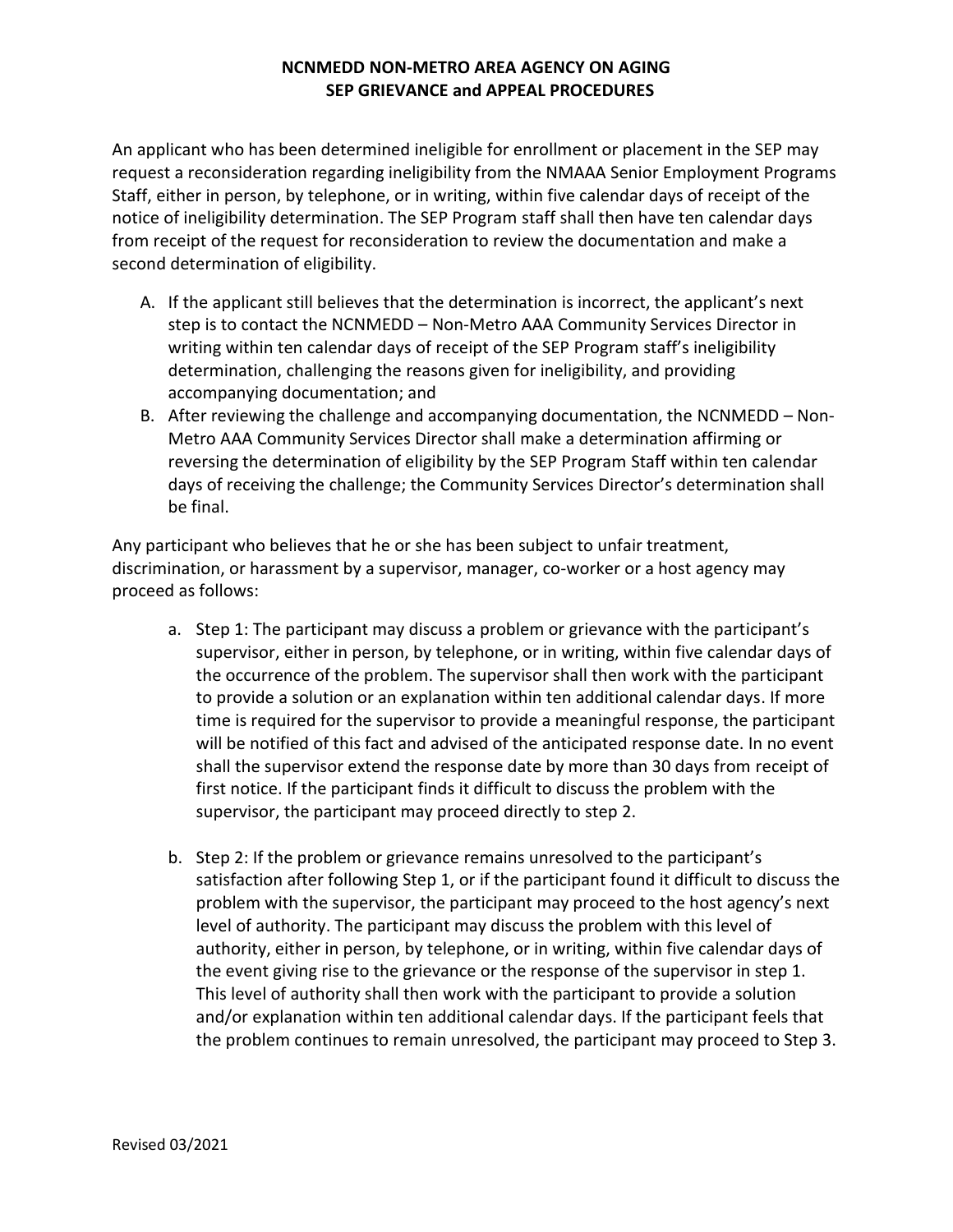## **NCNMEDD NON-METRO AREA AGENCY ON AGING SEP GRIEVANCE and APPEAL PROCEDURES**

c. Step 3: If the participant is unable to receive a satisfactory answer or resolution to the problem from the host agency in Step 2, the participant may then submit a written grievance to the NCNMEDD – Non-Metro AAA Senior Employment Programs staff within five days after the participant receives the response from the host agency in Step 2. This written grievance shall include the following: the nature of the grievance, relevant facts and specific actions, and the requested relief or course of action. The SEP Program Staff shall contact the participant within ten calendar days after receiving the written grievance, to obtain additional information relevant to the grievance. The SEP Program Staff may investigate the grievance and shall provide a written determination. This shall be mailed to the participant within 20 calendar days after the SEP Program Staff's receipt of the grievance unless additional time is required for investigation. If additional time is required, the participant will be notified of that fact and advised of the response date. In no event shall the SEP Program Staff extend the response date by more than 30 days from receipt of first notice.

## **SEP Right of Appeal**

A. Participants in the SEP have a right of appeal in the following circumstances:

- 1. When participation has been involuntarily terminated by written notification from the NCNMEDD Non-Metro AAA;
- 2. When a participant is deemed ineligible for continued enrollment by written notification from the NCNMEDD Non-Metro AAA; or
- 3. When, after following the grievance procedure previously outlined remains unresolved.

B. Appeal procedures for program participants who meet the criteria set forth in Subsection A above:

1. An appeal, pursuant to Subsection A, shall be submitted in writing to the NCNMEDD NMAAA Community Services Director within five working days following receipt of the notice of action using the following address:

Community Services Director North Central New Mexico Economic Development District Non-Metro Area Agency on Aging 3900 Paseo Del Sol Santa Fe, New Mexico 87507